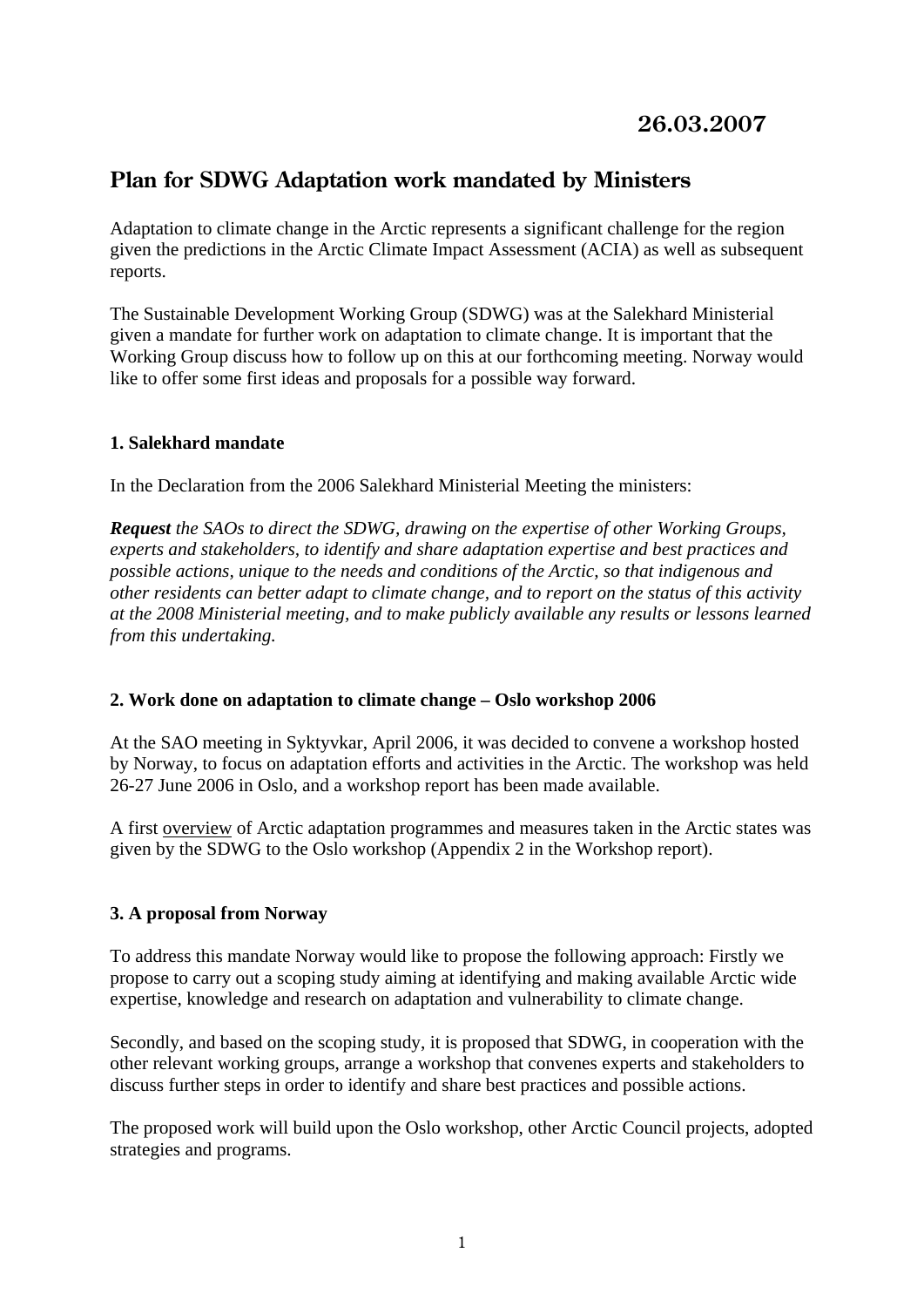# **A) Scoping study: Overview of existing knowledge, expertise and research on adaptation and vulnerability to climate change in the Arctic**

Much has been said about vulnerability and adaptation in the Arctic, but we do not have an overview of the status of previous and current research, local or governmental assessments or reports on vulnerability and adaptation, and we therefore do not have a clear sense of the gaps in knowledge. A number of research projects are currently underway, some as part of the International Polar Year 2007-2008. The proposed project will provide an overview of current status, expertise and gaps in knowledge on vulnerability and adaptation in the Arctic.

# *Proposed project development*:

# *Step 1*

Establish a network of researchers and policy makers from each of the eight Arctic countries and the Permanent participants (PPs). Each of the Arctic countries and PPs should nominate at least one contact person to this network who will be contributing to step 2 of this proposal. A project coordinator will be mandated to coordinate the input and contributions from the contact persons.

# *Step 2*

Collect information from the other Arctic countries and other available sources on existing adaptation measures and strategies as well as previous and ongoing projects and research on vulnerability and adaptation to climate change in the Arctic. This information should include:

- i. issues addressed
- ii. approach
- iii. level of indigenous/local knowledge integration
- iv. results presented/expected
- v. who is the target of the research/reports/projects
- vi. what is missing from the projects
- vii. what are the challenges identified in the projects
- viii. what are the gaps in knowledge

# *Step 3*

Publication of the findings in a database that will be made available on the internet and regularly updated. Based on the above information, some key challenges for future work on adaptation to climate change in the Arctic will be identified. This will be presented at the expert/stakeholder workshop (see below).

#### *Output*

- − An online database with overview of the expertise and existing and ongoing research on adaptation to climate change in the Arctic.
- − Background document that identifies key challenges for future work on adaptation to climate change in the Arctic.

*Timeline*: September/October 2007. *Budget*: NOK 400 000 *Responsible working group*: SDWG

The budget includes work of a project coordinator, publishing on the internet and production of a background document, and will be funded by Norway as lead country.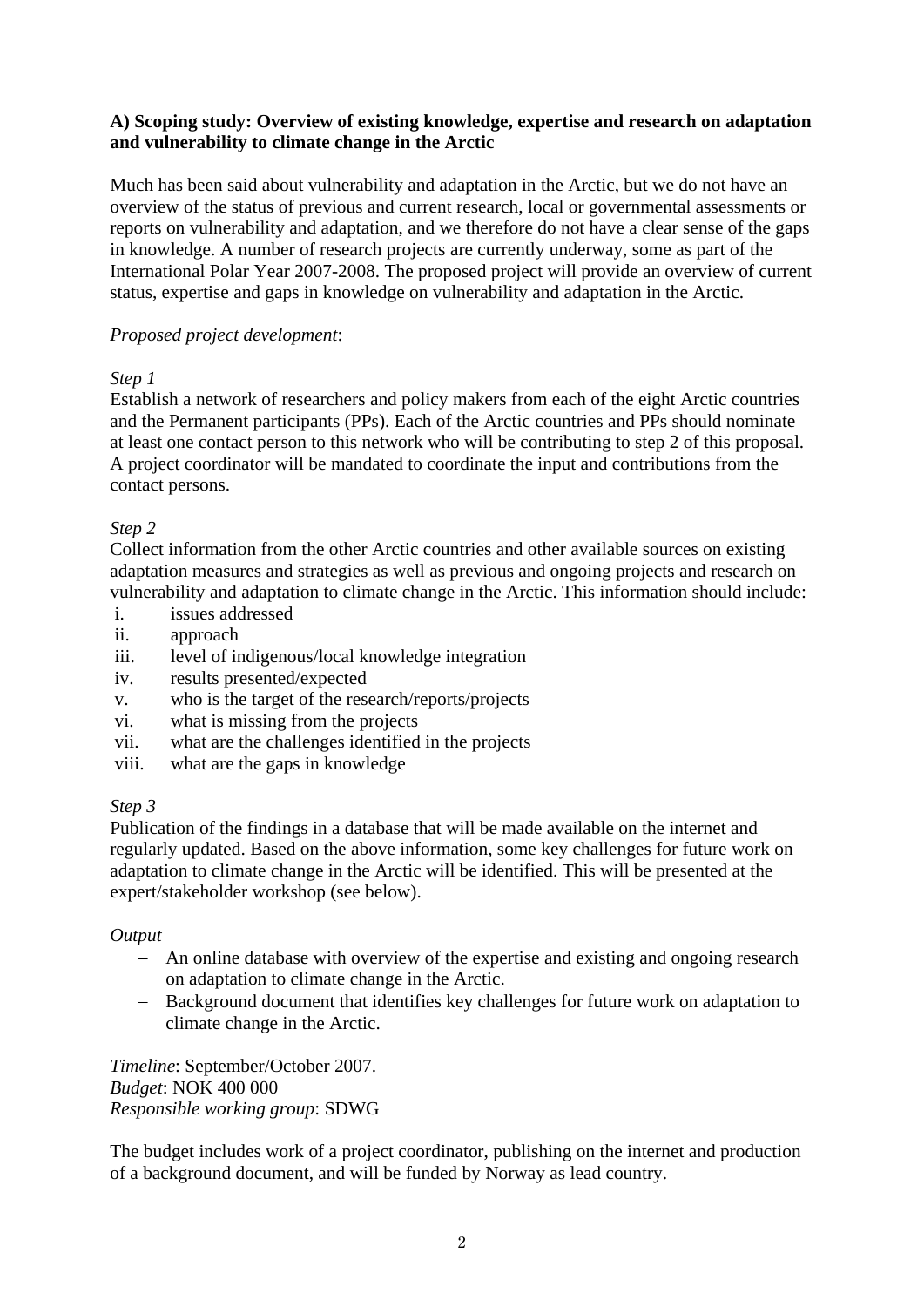Each Arctic state and PP will have to cover their own costs related to contributions to the scoping study (as in kind contributions).

Norway will designate a project co-ordinator.

# **B) An expert and stakeholder workshop**

It is well known that climate change will pose significant challenges for, among others, indigenous communities, biodiversity conservation and local and regional development. It is, however, also a fact that the nature of the risks involved is poorly understood, and we have yet to pinpoint the most effective means of dealing with the challenges.

As a first step towards identifying best practices and possible actions to reduce negative impacts of climate change, it is proposed that SDWG takes the lead in convening experts and key stakeholders to a workshop in November 2007.

The findings of the "scoping study" will provide a common and updated starting point for discussions at the workshop and should be circulated to the participants in advance. SDWG should also invite the other working groups to participate in the organisation of the workshop.

An important objective of the workshop will be to identify and recommend areas where further work by the Arctic Council may be appropriate. Areas for consideration could include adaptation strategies for Arctic indigenous communities, management of Arctic biodiversity and local and regional infrastructure development. Depending on the recommendations from the workshop, further work could include the production of one or more reports that would identify best practice and recommend adaptation measures for these ore other issues.

The conclusions from the workshop will be reported to SDWG and the other WGs involved.

*Output* 

- − International workshop with world leading experts and key stakeholders
- − Workshop report with recommendations for next steps

*Timeline*: November 2007.

*Budget*: NOK 600 000

*Responsible working group*: SDWG in cooperation with AMAP, CAFF and possibly other WGs

The budget includes organisation of the workshop and writing and printing of the workshop report with recommendations, and will be funded by Norway as lead country

Each Arctic state will have to cover their own costs related to their contributions to the workshop (as in kind contributions). The participation of the PPs should be encouraged. Norway is supporting the Saami Council and Raipon with general travelling funds.

#### **4. Conclusions**